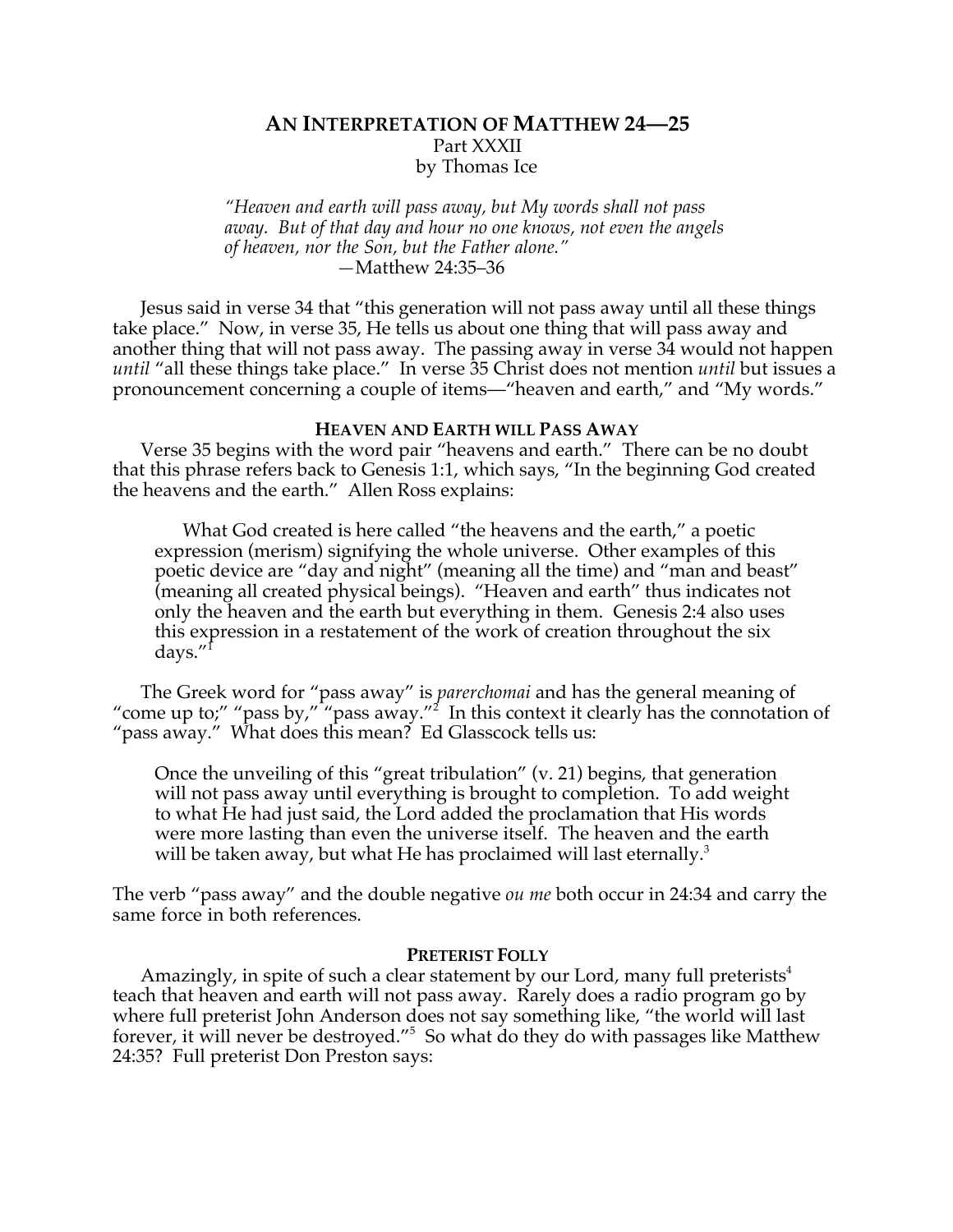When he spoke of his coming on the clouds with power and great glory, Jesus was not using literal language. He was, in the established manner of Israel's prophets, using hyperbole to describe the coming judgment on Israel. And in light of the consistent figurative application of the passing of heaven and earth to the destruction of a nation, we can better understand that when Jesus said "heaven and earth will pass" Mat. 24:35, he was responding to the disciples' questions about *the destruction of Jerusalem*, Mat. 24:2. The focus was on the *world of Israel,* not on material creation.<sup>6</sup> (italics original)

Even if it can be established that (in general), Old Testament prophets used language as Preston claims, which is debatable, there is no basis for using it as he says in the specific instance of Matthew 24:35. In fact, I don't think it can be demonstrated lexically that there is a single instance where "heaven and earth" is ever used in a hyperbolic, non-literal way, as claimed by Preston. Preston's conclusion is the product of mere assertion and not exegesis. The only motive for taking such a view is not a consequence of the study of the biblical text but is driven by his preterist assumption.

When one examines the 36 uses of "heaven and earth" in the entire Bible, there is not even one possible instance of it occurring as a "figurative application of the passing of heaven and earth to the destruction of a nation." Every use of "heaven and earth" refers to God's physical creation as in Genesis 1:1, $^7$  with four exceptions (Deut. 4:26; 30:19; 31:28; Jer. 51:48). These other four instances use "heaven and earth" as angelic and human witnesses. For example, "I call heaven and earth to witness against you today, . . ." as in Deuteronomy 30:19. This is clearly nothing like the allegorical understanding that Preston suggests.

Since the basis for saying that "heaven and earth" do not have a physical understanding in Matthew 24:35 has no lexical basis, nor support from the context, the full preterist view should be rejected as erroneous, in fact, in serious error. The preterist interpretation not only nullifies the actual meaning of this passage, but would also distort parallel passages (Mark 13:31; Luke 21:33), but also similar passages like Matthew 5:18 and Luke 16:17. If the preterist misunderstanding of this passage were true, Luke 16:17 would read as follows: "But it is easier for *the world of Israel* to pass away than for one stroke of a letter of the Law to fail." This is such an absurd view that it is clear that the preterist mythology cannot stand in light of an actual exegesis of the text itself.

### **CHRIST'S WORDS WILL NOT PASS AWAY**

This passage clearly states that, "heaven and earth *will* pass away" one day, but in contrast to that Christ's words "shall not pass away." In order to strengthen the emphasis upon the absolute impossibility of His words passing away, Christ uses not one, but two Greek words that mean "not," (grouped together), to say that something will not happen. "The double negative *ou me* with the subjunctive is the usual form for the emphatic negation," notes Randolph Yeager.<sup>8</sup> Lenski agrees and says that ou me is used "all-inclusively" and calls it "the strongest negation."<sup>9</sup>

Since Jesus speaks in such an authoritative way, He identifies Himself with Old Testament prophets such as Isaiah (40:8) and Zechariah (1:1–6). Christ's statement of the certainty of the fulfillment of His prophetic word can only mean that He has the stamp of God's approval on His ministry. Arno Gaebelein elucidates as follows: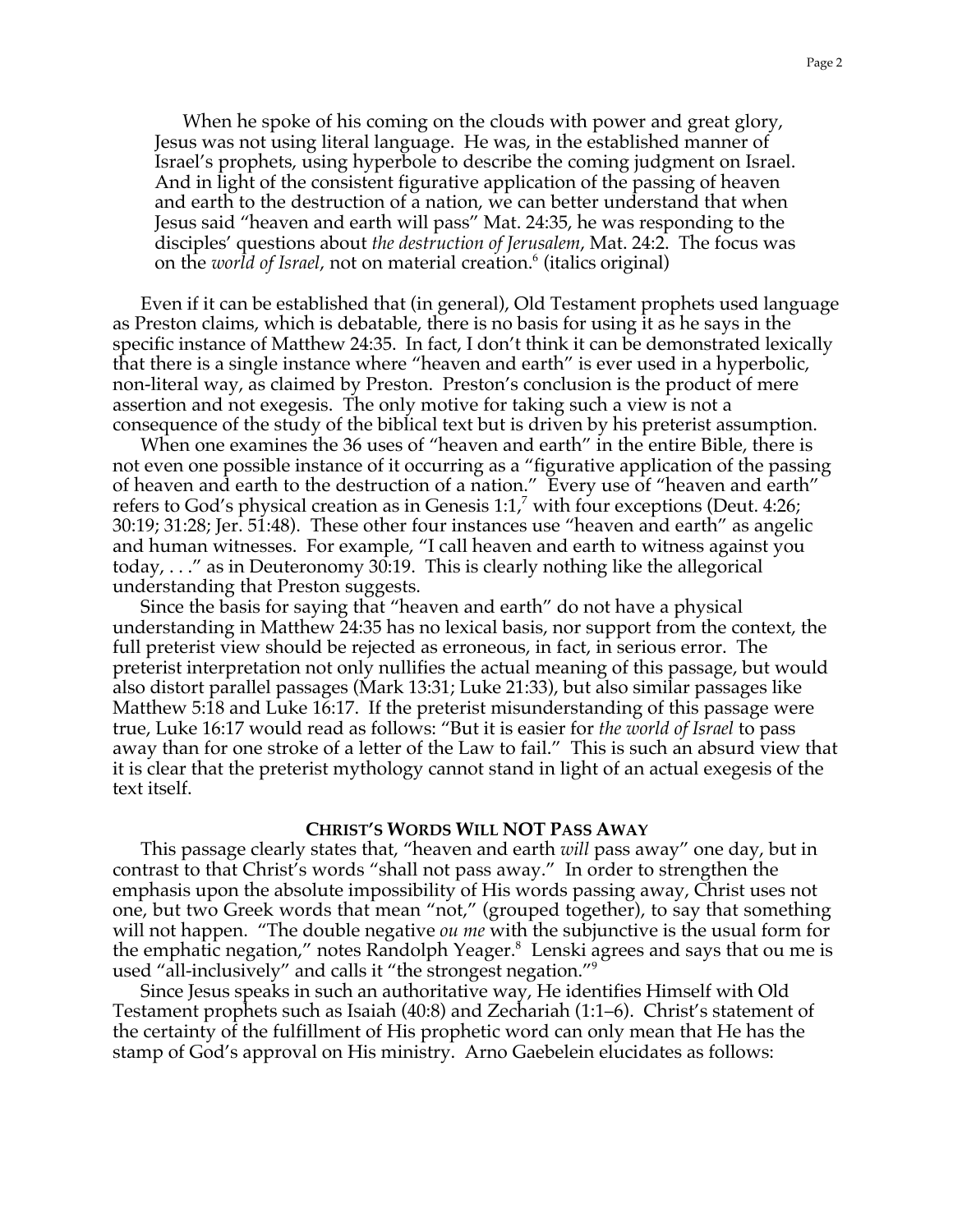Yeah heaven and earth may pass away but *His Words* will not pass away. How solemn this is! Here we read still the same great and mighty Words, which were hated by thousands of God's enemies in the past; words which have been attacked and denied. And still the old enemy of the written Word is at it, and through his chosen instruments (alas! many of them in the midst of the professing church) attacks and belittles these Words. They stand! They are as eternal and divine, as infallible and true, as He, the eternal Son of God, is from whose lips they came. $10<sup>10</sup>$ 

## **THE DAY AND THE HOUR**

At least six passages (eight if parallel passages are included) specifically warn believes against date setting in relation to the second coming and the rapture. First of all, it is clearly impossible to date-set the time of the rapture since it is a signless, yet imminent event. How can anyone even come up with a scheme for date-setting the rapture since we are told to always be waiting for Christ any-moment return in the air? This explains why rapture date-setters have never used rapture passages as a basis for their date-setting schemes, since there is zero-basis in actual rapture passages to attempt what is forbidden. These speculators invariably go to passages related to Israel (rather than the church), or passages that confuse the second coming with the rapture.

It is enough for something to be stated only once in the Bible for it to be true, but when God says something many times the emphasis should make such assertions even clearer. I am listing the specific passages below so that we can readily see these important biblical admonitions:

• **Matthew 24:36** *"But of that day and hour no one knows, not even the angels of heaven, nor the Son, but the Father alone.* **Mark 13:32** is an exact parallel.

• **Matthew 24:42** *"Therefore be on the alert, for you do not know which day your Lord is coming.*

• **Matthew 24:44** *"For this reason you be ready too; for the Son of Man is coming at an hour when you do not think He will*.

• **Matthew 25:13** *"Be on the alert then, for you do not know the day nor the hour.* **Mark 13:33-37** is a parallel passage.

• **Acts 1:7** *He said to them, "It is not for you to know times or epochs which the Father has fixed by His own authority;*

• **1 Thessalonians 5:1-2** *Now as to the times and the epochs, brethren, you have no need of anything to be written to you. For you yourselves know full well that the day of the Lord will come just like a thief in the night.*

These passages are absolute prohibitions against date setting. They do not teach that it was impossible to know the date in the early church, but in the last days some would come to know it. They do not say that no one knows the day or the hour, except those who are able to figure it out through some scheme. No! The date of Christ's coming is a matter of God's revelation and He has chosen not to reveal it even to Christ in His humanity during His first advent (Mt. 24:36).

The Bible teaches that God's Word is sufficient for everything needed to live a life pleasing unto Christ (2 Tim. 3:16-17; 2 Pet. 1:3-4). This means that if something is not revealed for us in the Bible then it is not needed to accomplish God's plan for our lives. The date of Christ's return is not stated in the Bible, therefore, in spite of what some may say, knowing it is not important for living a godly life. The Lord told Israel "The secret things belong to the Lord our God, but the things revealed belong to us and to